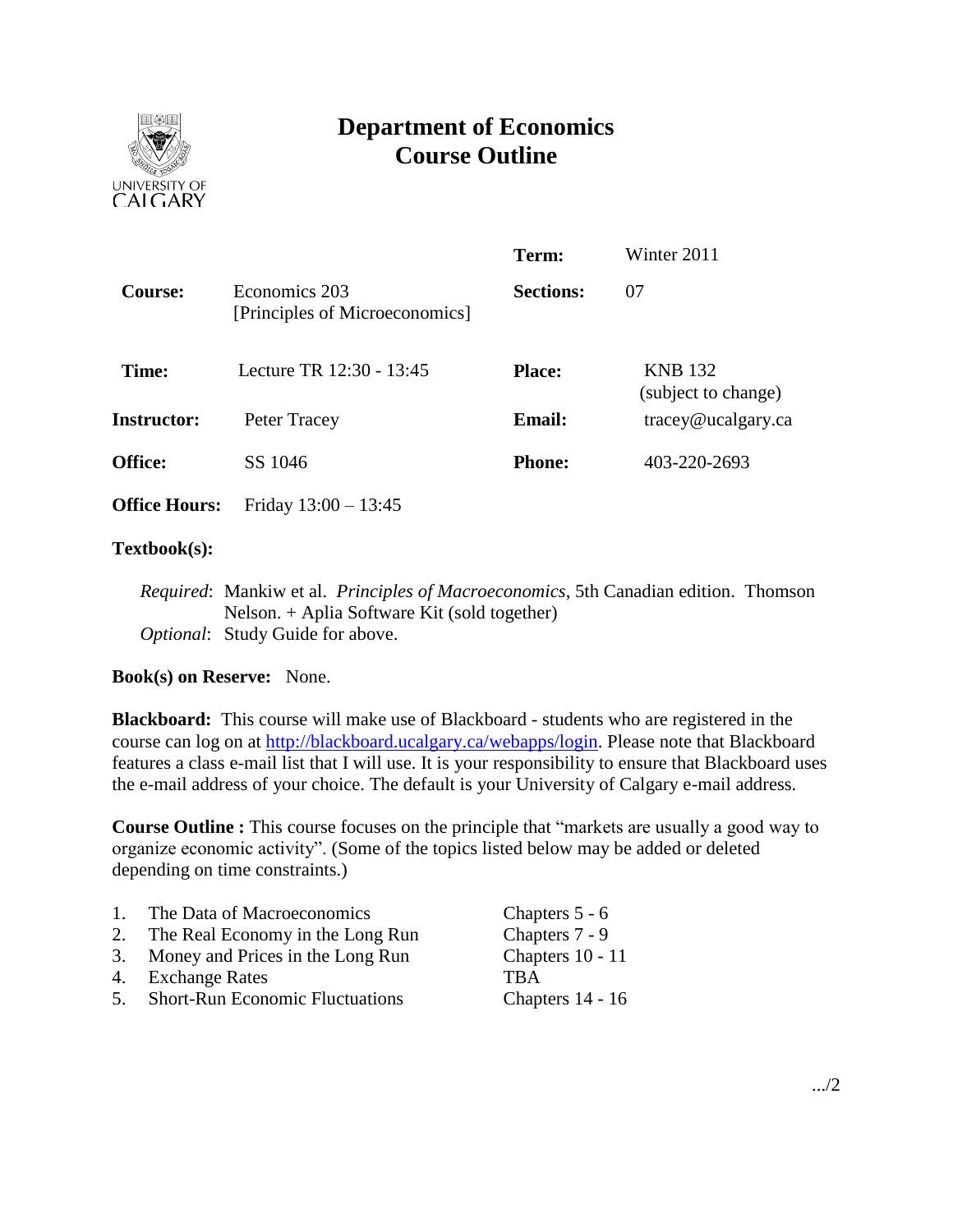### **Grade Determination and Final Examination Details:**

| 5 assignments (using Aplia), of which the 4 best will count | <b>20 %</b> |
|-------------------------------------------------------------|-------------|
| Midterm Examination: February 8, 2011                       | 30%         |
| Final Examination                                           | .50%        |

### Assignments:

- 1. In order to complete assignments in this course, you will be required to access the Aplia website at [http://econ.aplia.com.](http://econ.aplia.com/) Please register on the website within the first week of classes.
- 2. Due dates for the assignments will be announced on the Aplia site during the first week of the semester.
- 3. Course material dealing with a particular assignment will typically be covered in class at least four days before the assignment is due; thus, assignments can be completed at any time up to and including the due date. Only the four best assignments will count towards your final mark. Given these factors, only situations where someone can document illness or domestic affliction for an extended period (i.e., the entire 4 days prior to the due date) would possibly warrant shifting the assignment weight to the final exam. Furthermore, technical problems can be expected to occur sometimes with computer systems and internet availability, so it may be a good idea to not wait until the last minute to submit your assignment. Technical problems will typically not justify shifting the assignment weight to the final exam.
- 4. Using Aplia, you will be able to complete practice problem sets prior to each assignment. In the practice problem sets, you will obtain immediate feedback as to whether you have answered a question correctly. In many cases you will be provided with an explanation if you have not answered correctly. Your results in the practice problem sets are not counted or reported to the instructor. It is strongly recommended that you do the practice problems related to a particular assignment prior to completing the assignments.
- 5. Emails regarding Aplia should be directed towards the providers of Aplia, or to the teaching assistants (TAs), who will be assigned to this course.

## Examinations*:*

- 1. Examinations will consist of multiple choice questions.
- 2. The midterm examination will be held during the lecture time. **The exam must be completed during the specified time. Extra time will not be given for any reason.**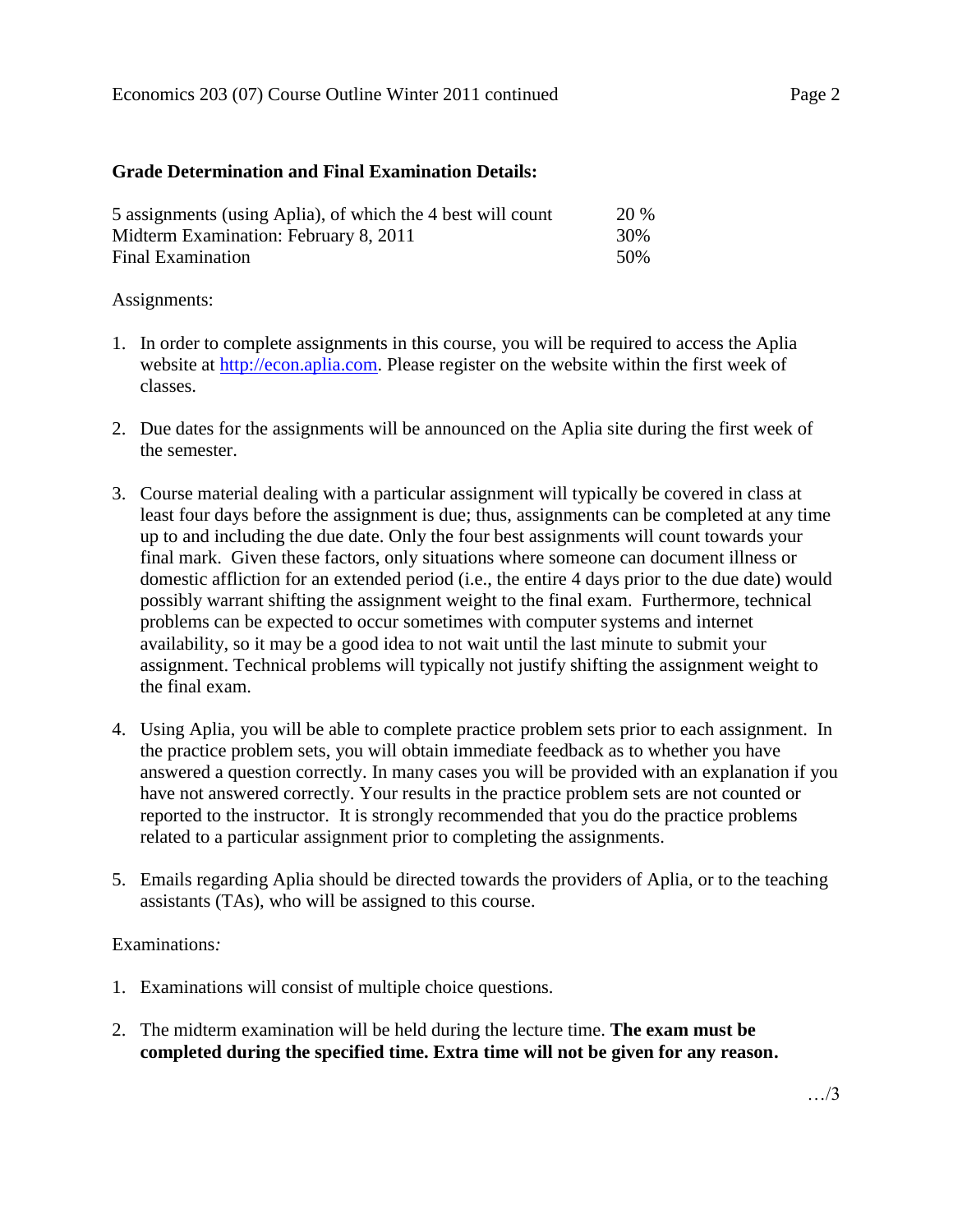- 3. The final examination will last for two hours and will be scheduled by the Registrar. **The exam must be completed during the specified time. Extra time will not be given for any reason.**
- 4. The use of a non-programmable calculator during tests and examinations is permitted. **The use of graphing calculators, cell phones, and computers is not permitted.**

Assignments, the midterm exam, and the final exam are marked on a numerical (percentage) basis and then converted to letter grades. The course grade is then calculated using the weights indicated above. As a guide to determining standing, these letter grade equivalences will generally apply:

| $A+ 97-100 B$          | $79 - 83$ C- | 62 - 66   |
|------------------------|--------------|-----------|
| A $92-96$ B-           | 76 - 78 D+   | 57 - 61   |
| A- $89-91$ C+ 73-75 D  |              | $50 - 56$ |
| $B+ 84-88$ C 67 - 72 F |              | $0 - 49$  |

## **Notes:**

- 1. Students should be aware that no "make-up" midterms will be given. Any student who finds it necessary to miss the midterm must notify the instructor in advance and produce a valid medical certificate or other required documentation in order to have the weighting adjusted. This adjustment will result in the final exam counting for 80% of the final grade and the Aplia assignments counting for 20% of the final grade. Note that deferred final examinations may contain short/long answer questions. Also, deferred final examinations do not have to cover the same material or have the same format as the regular final examination.
- 2. Examinations will not be given prior to the scheduled date.
- 3. Students should be aware of the academic regulations outlined in The University of Calgary Calendar.
- 4. Students seeking reappraisal of a piece of graded term work should discuss their work with the instructor *within* 15 days of the work being returned to class. However, the earliest that grades will be discussed will be two days after the return of an assignment or examination.
- 5. Students will be responsible for all material listed on the course outline, regardless of whether or not the material has been covered in class, unless the instructor notifies the class that the material will not be covered.
- 6. Please note that the following types of emails will receive no response: emails not addressed to anyone in particular; emails where the recipient's name is not spelled correctly; anonymous emails; emails which do not specify the course and section in which you are registered; and, emails involving questions that are specifically addressed on the course outline.